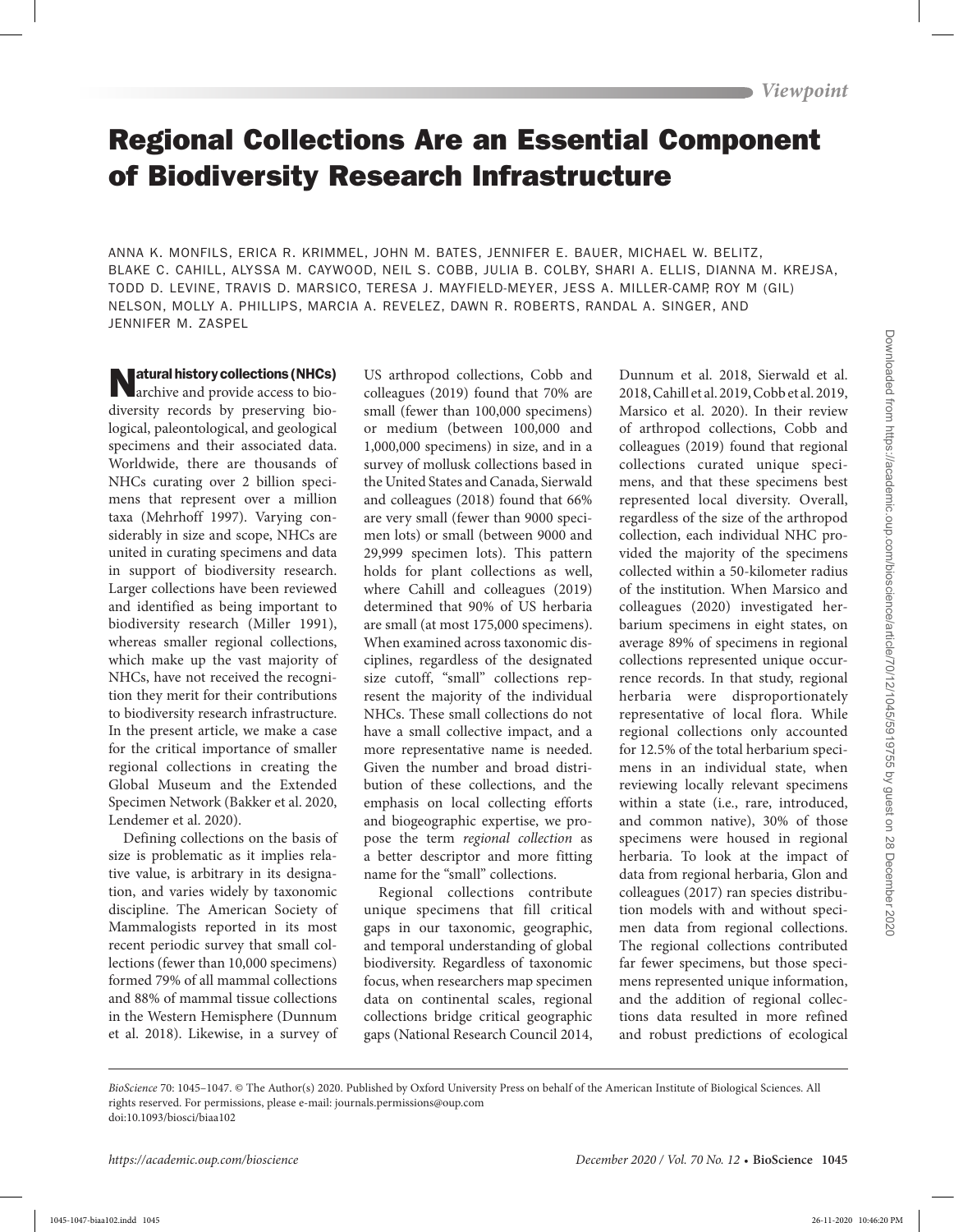niche. Sometimes a single specimen in a regional collection can lead to an important discovery. Dooley and colleagues (2019) defined a new species, *Mammut pacificus*, on the basis of a critical specimen from the Diamond Valley Lake fossil collection. This highly specialized collection of mastodon bones was excavated during the construction of a local reservoir and subsequently housed locally in a small museum. This regional collection is the impetus for a revised taxonomy of Pleistocene mastodons in North America. Collections from regional NHCs also influenced Belitz and colleagues (2018) in their investigation of potential causes for the decline of the critically endangered Poweshiek skipperling butterfly (*Oarisma poweshiek*). In this study, the authors found 40% of the historical entomological records in regional collections. Across taxonomic disciplines, regional collections provide critical geographic resolution for fine scale questions of diversity and unique occurrence records documenting species and distributions.

A discussion on the importance of regional collections must include the valuable role they play in promoting taxonomic, local, and indigenous knowledge. Researchers associated with regional collections represent a significant portion of the scientific community and workforce and contribute meaningfully to biodiversity research. The large number and distributed nature of regional collections provides critical access points to engage local and indigenous communities and, in turn, to disseminate proximate and contextual understanding of biodiversity. The 2019 IPBES Global Assessment Report emphasizes using local and indigenous knowledge to inform our understanding of regions, ecosystems, and biodiversity and was the first IPBES report to make specific reference to the importance of local and indigenous communities in pursuing conservation of biodiversity (Diaz et al. 2019). Reaching out and engaging on a local level is a critical step NHCs can take to address longstanding inequities caused in part by

a history of colonialism and ongoing systemic racism. Regional collections provide opportunities to acknowledge and incorporate the contributions of local and indigenous communities, improve the inclusivity of our NHCs, discover and democratize biodiversity data, and engage the diversity of our collections professionals and researchers.

The sustainability of biodiversity research is strengthened by the global network of NHCs linking specimens, associated data, and researchers in a dynamic community of practice. The general importance of regional collections to this network has been acknowledged in several summative reports addressing the future of NHCs (see Lendemer et al. 2020 and the references Therein); this bears repeating as we look to the future of collections and consider next steps in the global digitization of NHC data. Regional collections provide the majority of access points to NHCs around the world, fill critical gaps in specimen coverage, and foster a distributed network of human expertise that has the potential to increase representation and diversity in our community. We are in a fast-paced and vibrant era for NHCs as biodiversity research and collections are at the leading edge of digital data mobilization, open data and open science initiatives, and biology reintegration and transdisciplinary collaboration. Now is the time to renew efforts to engage our entire community of collections and collections professionals in ways that leverage the diversity of expertise, scope, size, and institutional structure among NHCs. We are stronger, more creative, and more resilient as a community, and we enhance our collective research capacity, when we include regional collections in building a global network of NHCs. 10046-1047-biaan method into the property of the control of the control of the control of the control of the control of the control of the control of the control of the control of the control of the control of the contro

## Acknowledgments

This article originated from a symposium and writing workshop held at the 2019 meeting of the Society for the Preservation of Natural History Collections in Chicago, Illinois. The authors would like to thank the Biological Collections Network for their generous support of this symposium and writing workshop (grant no. NSF DBI 1441785).

## References cited

- Bakker FT, et al. 2020. The Global Museum: Natural history collections and the future of evolutionary science and public education. PeerL $8: e8225$
- Belitz MW, et al. 2018. Aggregated occurrence records of the federally endangered Poweshiek skipperling (*Oarisma poweshiek*). Biodiversity Data Journal 6: e29081.
- Cahill B, Thiers BM, Monfils AK. 2019. Research contributions and digitization progress in regional herbaria. Paper presented at the 34th Annual meeting of the Society for the Preservation of Natural History Collections; 30 May 2019, Chicago, Illinois.
- Cobb NS, Gall LF, Zaspel JM, Dowdy NJ, McCabe LM, Kawahara AY. 2019. Assessment of North American arthropod collections: Prospects and challenges for addressing biodiversity research. PeerJ 7: e8086.
- Díaz S, et al., eds. 2019. Summary for Policymakers of the Global Assessment Report on Biodiversity and Ecosystem Services of the Intergovernmental Science-Policy Platform on Biodiversity and Ecosystem Services. Intergovernmental Science-Policy Platform on Biodiversity and Ecosystem Services. https://doi.org/10.5281/ zenodo.3553579.
- Dooley AC, Scott E, Green J, Springer KB, Dooley BS, Smith GJ. 2019. *Mammut pacificus* sp. nov., a newly recognized species of mastodon from the Pleistocene of western North America. PeerI 7: e6614.
- Dunnum JL, McLean BS, Dowler RC, the Systematic Collections Committee of the American Society of Mammalogists. 2018. Mammal collections of the Western Hemisphere: A survey and directory of collections. Journal of Mammalogy 99: 1307–1322.
- Glon HE, Heumann BW, Carter JR, Bartek JM, Monfils AK. 2017. The contribution of small collections to species distribution modelling: A case study from Fuireneae (Cyperaceae). Ecological Informatics 42: 67–78.
- Lendemer J, et al. 2020. The Extended Specimen Network: A strategy to enhance US biodiversity collections, promote research and education. BioScience 70: 23–30.
- Marsico TD, et al. 2020. Small herbaria contribute unique biogeographic records to county, locality, and temporal scales. American Journal of Botany 107, in press.
- Mehrhoff LJ. 1997. Museums, research collections, and the biodiversity challenge. Pages 447–464 in Reaka-Kudla ML, Wilson DE and Wilson EO, eds. Biodiversity II: Understanding and Protecting Our Biological Resources. Joseph Henry Press.